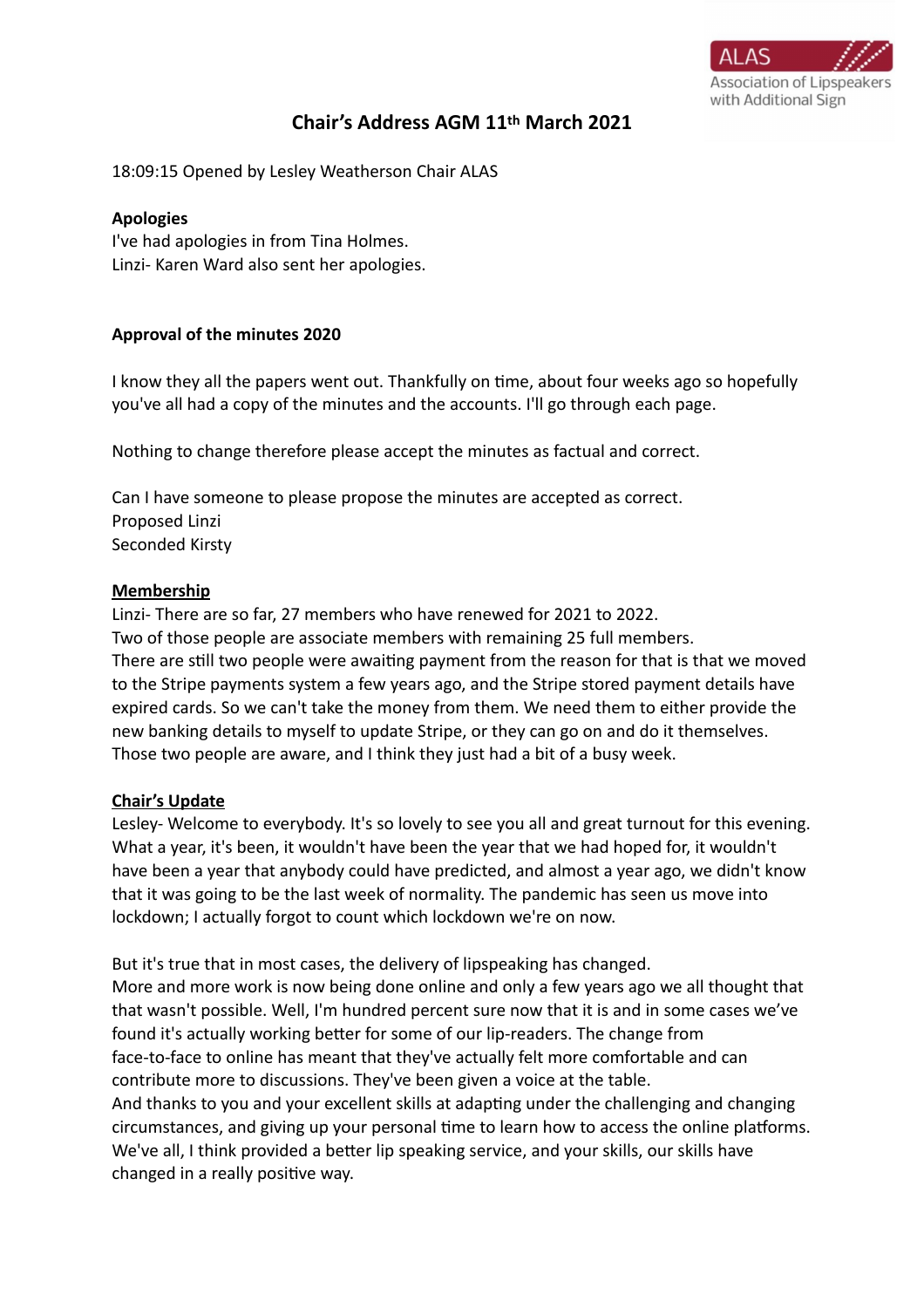Throughout 2020, and into 2021, we've held, weekly, and then twice monthly webinars to educate, inform, support and listen to each other. This would not have been possible without Linzi, and I want to on record say a huge thank you to Linzi who had the initial idea of the peer to peer support, and the knowledge of how to set this up on zoom because without that, I don't think any of us would be where we are now; it really wouldn't have happened without her.

Thank you also to the committee who have contributed to presentations, conducted research that has allowed us all to impart knowledge to each other, and also to you to the members for turning up to the webinars.

We have worked tirelessly behind the scenes to ensure that you have had access to support and CPD as well as the socials just to check in on each other like we've done this evening.

Looking after your mental and physical health has been on the agenda throughout lockdown. And we hope that each and every one of you has benefited from that. When I think back to the early days of lockdown and the rather comical early phrases:

"You're on mute! Turn it on"

"Turn the camera we can't see you!"

"You know, top right hand corner the three dots click on it!"

"How do I pin?"

….. and the funniest one of all was "Please tell me how to make myself look like that healthy online you know the de-aging button thinggymagiggy"

I'm sure it's gotten more technical name but I've had it on mine and I've never turned it off from the beginning!

As I previously mentioned the webinars have not just taken into account the CPD opportunities needed for registrants, but also they've helped to keep some of us engaged with, you know, other human beings on relevant topics. I personally have got to know you, much more than I did before the pandemic hit us. We've had tears of joy, we've seen fear, frustration, uncertainty. Also the most far- fetched topics that have kept us all amused. Thank you to Hazel, and the ducks!

# **CPD**

Now, some of the CPD topics that we've covered- I just picked out a couple:

- Remote working
- Social media
- Twitter
- Zoom
- Signs in context
- CPD structured and unstructured hours for revalidation
- Professional supervision
- Working in the legal domain, with jargon busting and procedures
- Terms and Conditions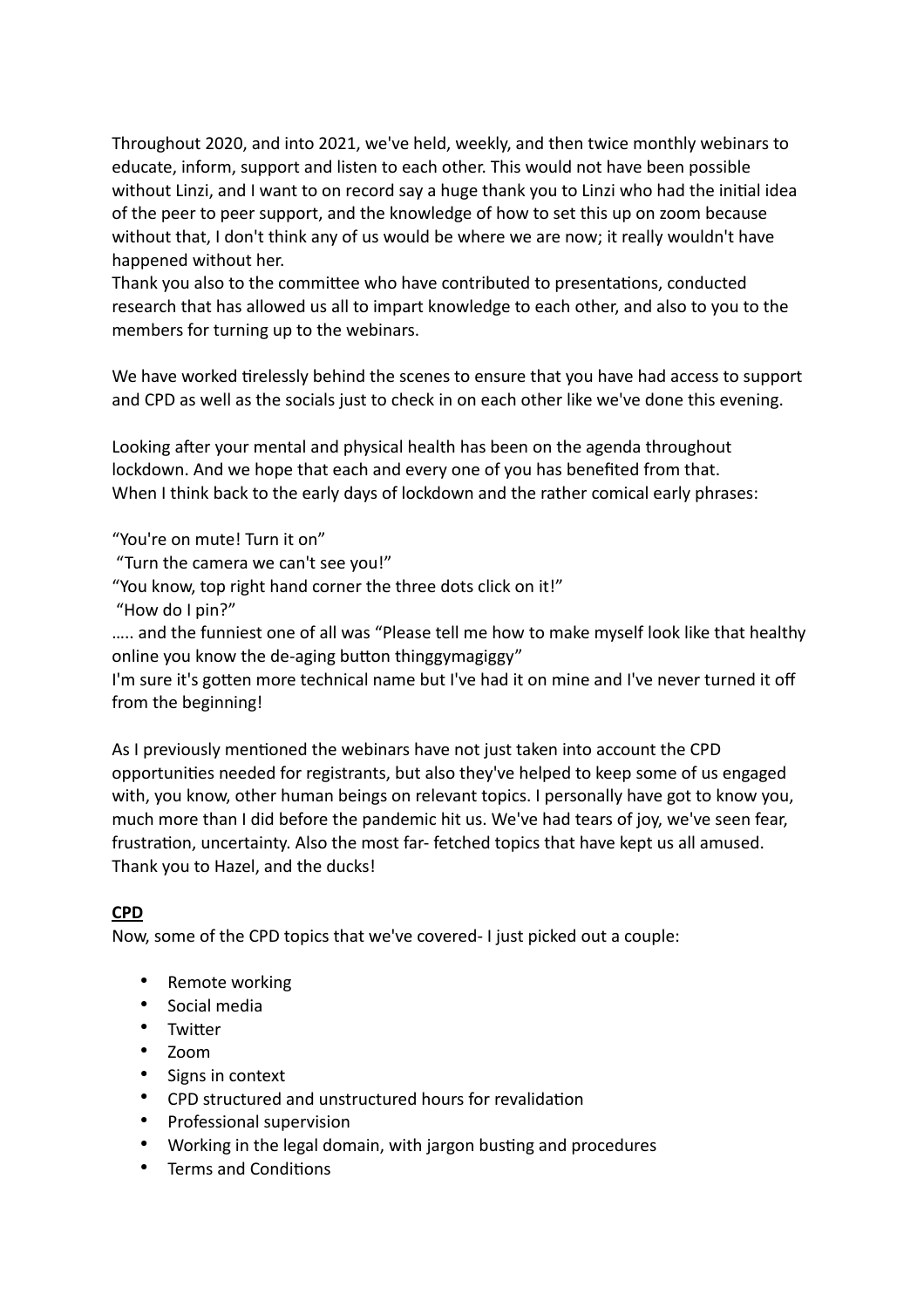- DeafBlind awareness
- Tax affairs.

We do of course at the spring conference coming up on  $17<sup>th</sup>$  April, and the committee have decided that rather than being an expensive CPD day we'd like you to contribute a month's worth of Zoom charges to attend, which is £14.39p. So, for those who are interested in coming on the 17th of April, that's what we'd like a for a contribution please.

I'd like to move on to some of the additional successes throughout the year.

### **Engagements**

We've lobbied on the removal of level two lipspeakers from the Scottish registers successfully. This has been significant and should allow those who are registered on either register to obtain more lip speaking work.

We continue to contribute to support requests from NRCPD, including information about the use of masks and best practices for online working.

The Practitioners forum, thank you Sue for attending last year.

CCG engagements on vaccines, stopping level 2 unregistered lipspeakers from working in NHS trusts in Tees, Esk and Wear Valleys NHS Foundation Trust to no fewer than 64 departmental services. And that was a huge victory for getting rid of unregistered workers. We also raised bullying online, representation has been made to the Code of Conduct complaints procedure, and the review of them both.

I had a really useful one to one with Marcus Hawthorn-the director of NRCPD regarding the issues affecting members and following this meeting members were consulted, and our collective views were represented through consultation on the following the key activities:

Priorities for NRCPD under the six strategic pillars observations on the purpose, vision, values and mission.

The new police framework to improve access the lip readers to the judicial system and that is actually ongoing now.

We added value and support to various campaigns on the topic of access for to information for deaf people, including the campaign hashtag, where is the interpreter.

I do believe that the contributions were appreciated and help to inform their strategy and policies henceforth.

We were also fortunate to have Kate price from an NRCPD come to two of our webinars to discuss the CPD proposals, and to give us all a steer of how to evidence or CPD, and even how to use the portal. I for one found the most informative. I know we all haven't moved on to the new system as yet but when we do, it's nice to know we've had some insight into the how's and why's ahead of the actual information, upload. A big thank you to Kate for giving up her time.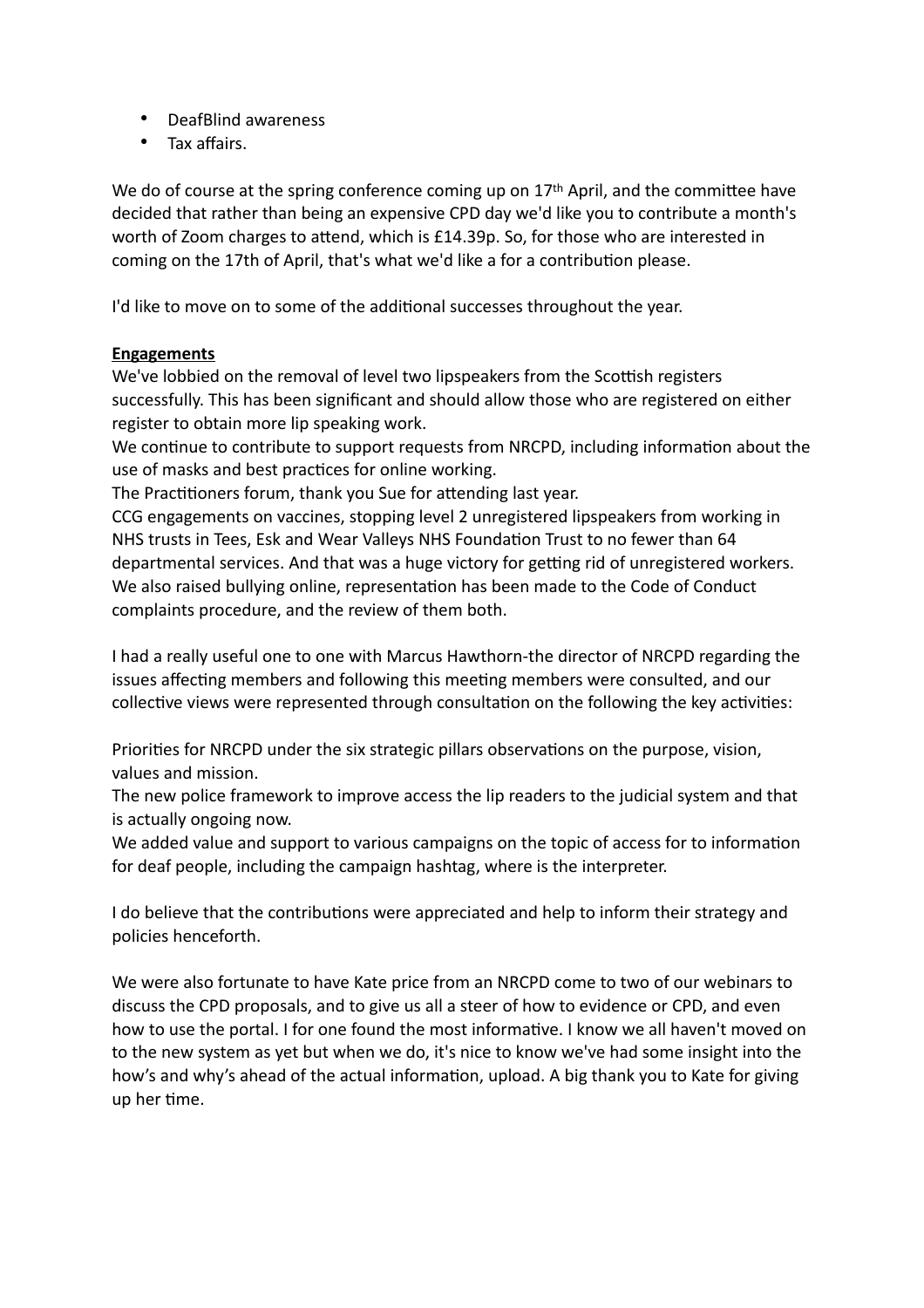## **Training**

We actually managed to have a successful bullying and harassment workshop in early 2020, followed by an online legal training course. Both were well attended and feedback was mainly positive, with a few lessons to be learned for the future.

Sadly, we've had to postpone the deaf blind level 2 training that was to happen, and we're hoping to be able to run it later this year. But obviously the nature of deaf blind training is very close-tactile communication so it's obvious why that had to be postponed.

The quarterly newsletters have continued and proved very popular with members, and again, a big thank you to Linzi for putting them together with Sophie's keen eyes on spotting the typos.

Nicole has done a great job keeping on top of membership numbers, payments and queries. Thank you to Nicole for keeping everything in order.

The website has proved to be a popular, go to place for information, and the social media account is managed by Linzi. Thank you again to Linzi for making this happen.

The videos are popular for visitors and the directory for members also attracts a high number of visitors.

Thank you to all the committee for keeping this all together throughout lockdown.

## **Constitution**

We've updated our, our Constitution in 2021 to reflect the new subscription charges that were agreed at the last AGM 2020. The word 'additional' was left out of one line when we were talking about membership for lip speakers with additional sign.

The updated version is now available on the website.

# **Accounts**

The accounts have been sent round and you've had a copy for your inspection. All the start-up costs, including the website, the banner, the leaflets and promotional materials have all been repaid. And we've got a healthy set of accounts moving forward, and members have commented on how easy it is to pay using the stripe credit card option.

## **Committee Update/Nominations**

I will be standing down as Chair. I've done my time, so to speak, it's been an honour and a privilege to establish this new and thriving Association, and I feel it's now in good shape to hand over the reins to a new Chair with the same forward thinking as me, but to someone who will also have their own ideas and a fresh look about them for developing the association and promoting best practice.

We've received the following nominations and in line with the constitutional policy, I would like to read out the nominations.

We have a new nomination for Chair, which is Linzi, so I'd like someone please to propose Lindsay for Chair.